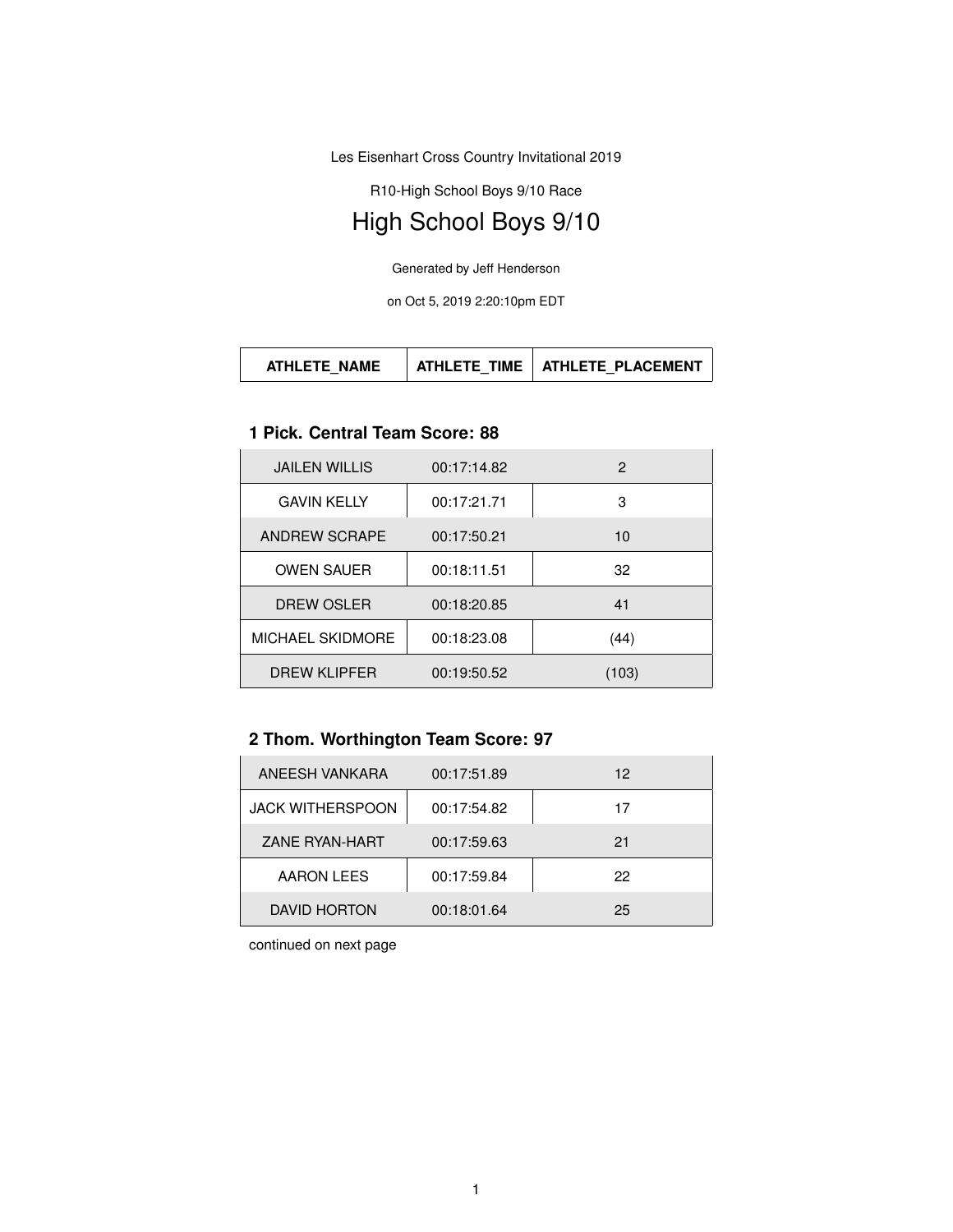continued from previous page

| <b>ATHLETE NAME</b>             | ATHLETE TIME | <b>ATHLETE PLACEMENT</b> |
|---------------------------------|--------------|--------------------------|
| <b>SAMUEL CAINE</b>             | 00:18:08.83  | (30)                     |
| <b>GARRETT ROBINSON DOGGETT</b> | 00:18:12.13  | (33)                     |

### **3 Olen. Liberty Team Score: 116**

| <b>MITCHELL MARTZ</b>     | 00:17:28.70 | 4    |
|---------------------------|-------------|------|
| <b>ZACH WARRICK</b>       | 00:17:54.28 | 16   |
| <b>ANDREW LEE</b>         | 00:17:59.11 | 19   |
| <b>JACOB RYGIELSKI</b>    | 00:18:08.25 | 29   |
| <b>AIDEN FULLER</b>       | 00:18:27.18 | 48   |
| <b>JACOB BOCKENSTETTE</b> | 00:18:28.82 | (50) |
| <b>LUKE SCHMITT</b>       | 00:18:41.65 | (56) |

### **4 Olen. Orange Team Score: 138**

| <b>ZAMIR FULLER</b>      | 00:17:30.57 | 5    |
|--------------------------|-------------|------|
| <b>KEEGAN KNAPP</b>      | 00:17:49.71 | 9    |
| <b>CARTER GIACOMELLI</b> | 00:17:51.84 | 11   |
| <b>ERIC KIEKEBEN</b>     | 00:18:22.18 | 42   |
| ANDREW BARENDSE          | 00:19:00.29 | 71   |
| <b>COLIN MCCLOSKEY</b>   | 00:19:02.01 | (73) |
| <b>JERRY WANG</b>        | 00:19:19.27 | (89) |

#### **5 Dub. Coffman Team Score: 141**

| <b>GABRIEL LONG</b> | 00:17:54.16 |    |
|---------------------|-------------|----|
| <b>JAMES NIPPA</b>  | 00:17:54.25 | 15 |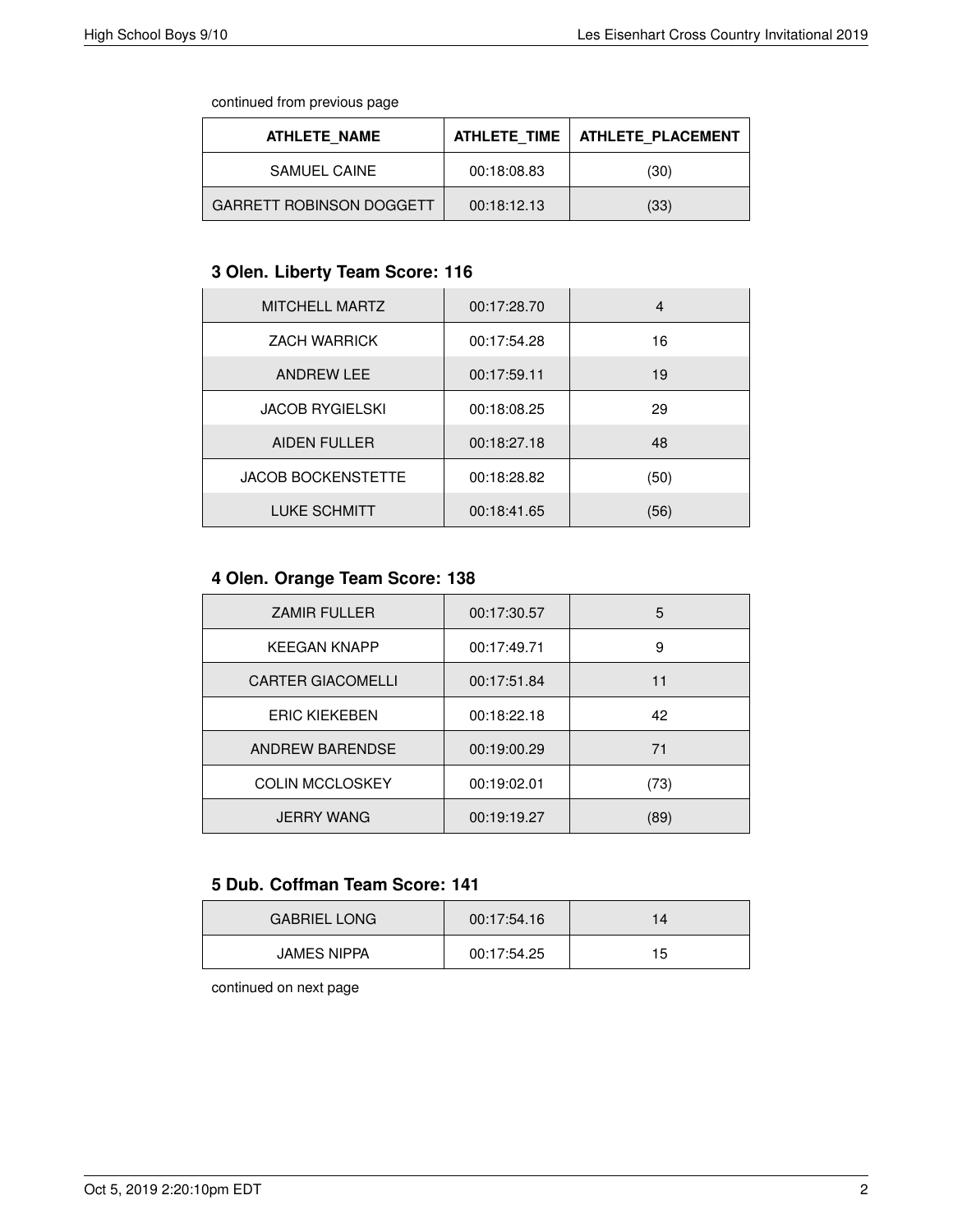| continued from previous page |  |  |
|------------------------------|--|--|
|                              |  |  |

| <b>ATHLETE NAME</b>      | <b>ATHLETE TIME</b> | <b>ATHLETE PLACEMENT</b> |
|--------------------------|---------------------|--------------------------|
| <b>JON LOYNES</b>        | 00:18:02.11         | 26                       |
| <b>GAVIN NI</b>          | 00:18:20.81         | 40                       |
| SHOGO HUDSON             | 00:18:24.94         | 46                       |
| <b>JOSH BUSS</b>         | 00:18:26.31         | (47)                     |
| <b>BRODERICK SPURGIN</b> | 00:18:33.40         | (52)                     |

## **6 Little Miami Team Score: 155**

| <b>WILLIAM ZEGARSKI</b> | 00:16:12.82 |      |
|-------------------------|-------------|------|
| <b>GRANT WELLS</b>      | 00:17:31.15 | 6    |
| <b>NATE BISCHOF</b>     | 00:18:00.82 | 23   |
| <b>JAMES JANZEN</b>     | 00:18:37.80 | 53   |
| <b>ANTHONY GOMEZ</b>    | 00:19:01.32 | 72   |
| DAVID ANTHONY           | 00:19:13.64 | (83) |
| <b>SAM STINSON</b>      | 00:19:18.20 | (88) |

### **7 Centerville Team Score: 173**

| <b>GRIFFIN BURKLE</b>     | 00:17:48.73 | 8    |
|---------------------------|-------------|------|
| <b>CONNOR KRAUSE</b>      | 00:18:10.14 | 31   |
| <b>CHRIS DICKSON</b>      | 00:18:13.70 | 34   |
| <b>LOGAN RIMKUS</b>       | 00:18:22.47 | 43   |
| <b>JACKSON MCELDOWNEY</b> | 00:18:41.96 | 57   |
| NICK PEREZ                | 00:19:03.00 | (74) |
| <b>GABE DAY</b>           | 00:19:04.53 | 76)  |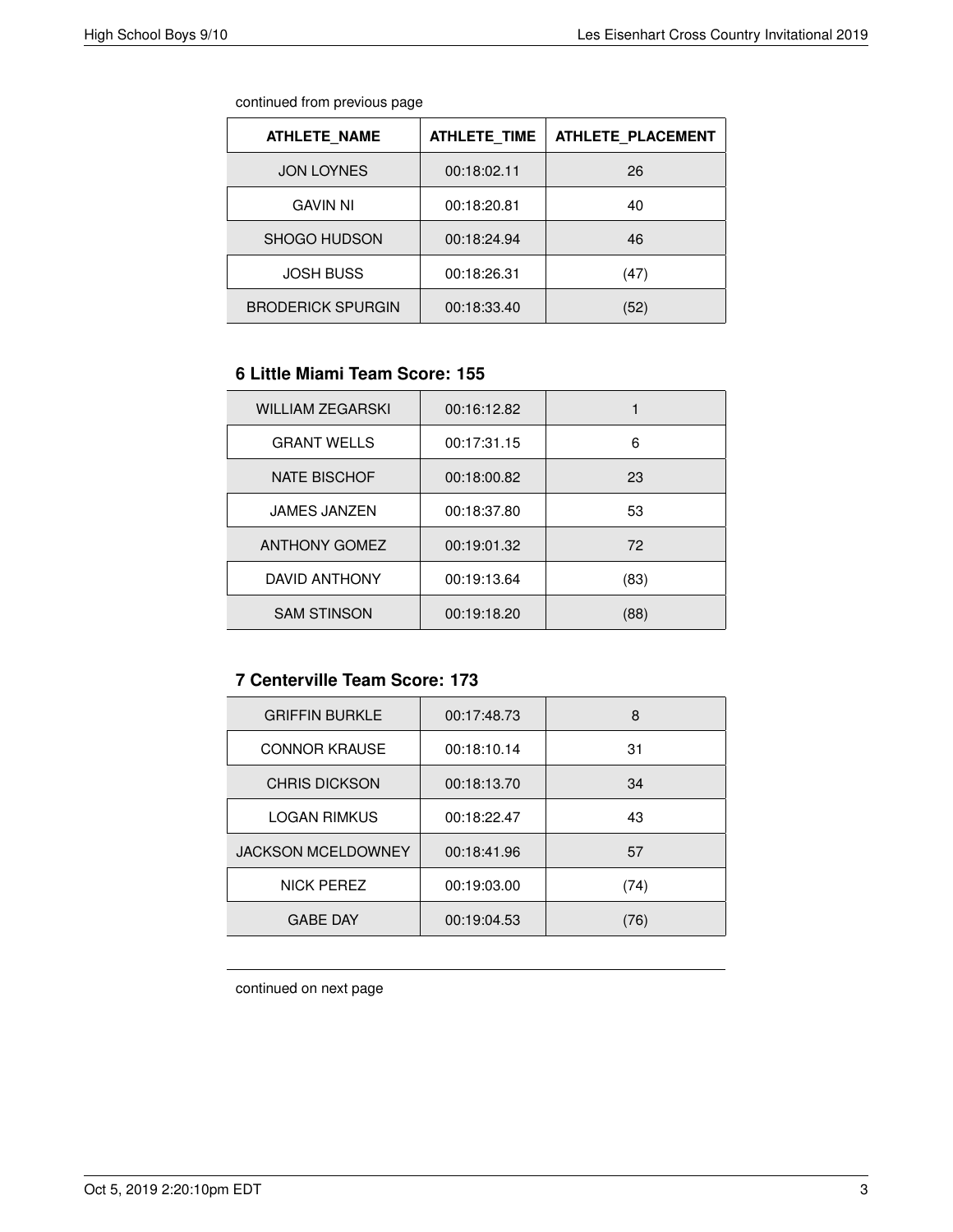| continued from previous page |
|------------------------------|
|------------------------------|

| <b>ATHLETE NAME</b>   | <b>ATHLETE TIME</b>            | <b>ATHLETE PLACEMENT</b> |  |
|-----------------------|--------------------------------|--------------------------|--|
|                       | 8 Gah. Lincoln Team Score: 189 |                          |  |
| JORDON ANDERSON       | 00:17:32.37                    | 7                        |  |
| <b>OWEN HUZICKA</b>   | 00:17:57.25                    | 18                       |  |
| <b>CHARLES SLATES</b> | 00:18:15.71                    | 36                       |  |
| <b>SEAN PEYTON</b>    | 00:18:43.50                    | 58                       |  |
| ANDREW PIZZICO        | 00:18:56.45                    | 70                       |  |
| <b>GAVIN PAPE</b>     | 00:19:19.36                    | (90)                     |  |
| <b>MURPHY HAZELL</b>  | 00:19:20.72                    | (92)                     |  |

# **9 Pick. North Team Score: 205**

| <b>WILL MEYER</b>       | 00:18:04.35 | 28   |
|-------------------------|-------------|------|
| <b>GRANT TURNBULL</b>   | 00:18:17.55 | 37   |
| <b>JACKSON ROES</b>     | 00:18:18.50 | 38   |
| <b>BENNETT LADOWITZ</b> | 00:18:20.51 | 39   |
| <b>COLLIN SEARFOSS</b>  | 00:18:48.94 | 63   |
| <b>DREW SNIPES</b>      | 00:18:56.11 | (69) |
| <b>MAX WHITE</b>        | 00:19:04.16 | (75) |

# **10 Wester. North Team Score: 259**

| ANDREW BRACKEN         | 00:17:52.94 | 13 |
|------------------------|-------------|----|
| <b>OWEN DETEMPLE</b>   | 00:18:44.15 | 59 |
| <b>CARSON EBBRECHT</b> | 00:18:44.42 | 60 |
| ROBERT HOUSER          | 00:18:47.21 | 62 |
| <b>MATTHEW ROLLINS</b> | 00:18:54.39 | 65 |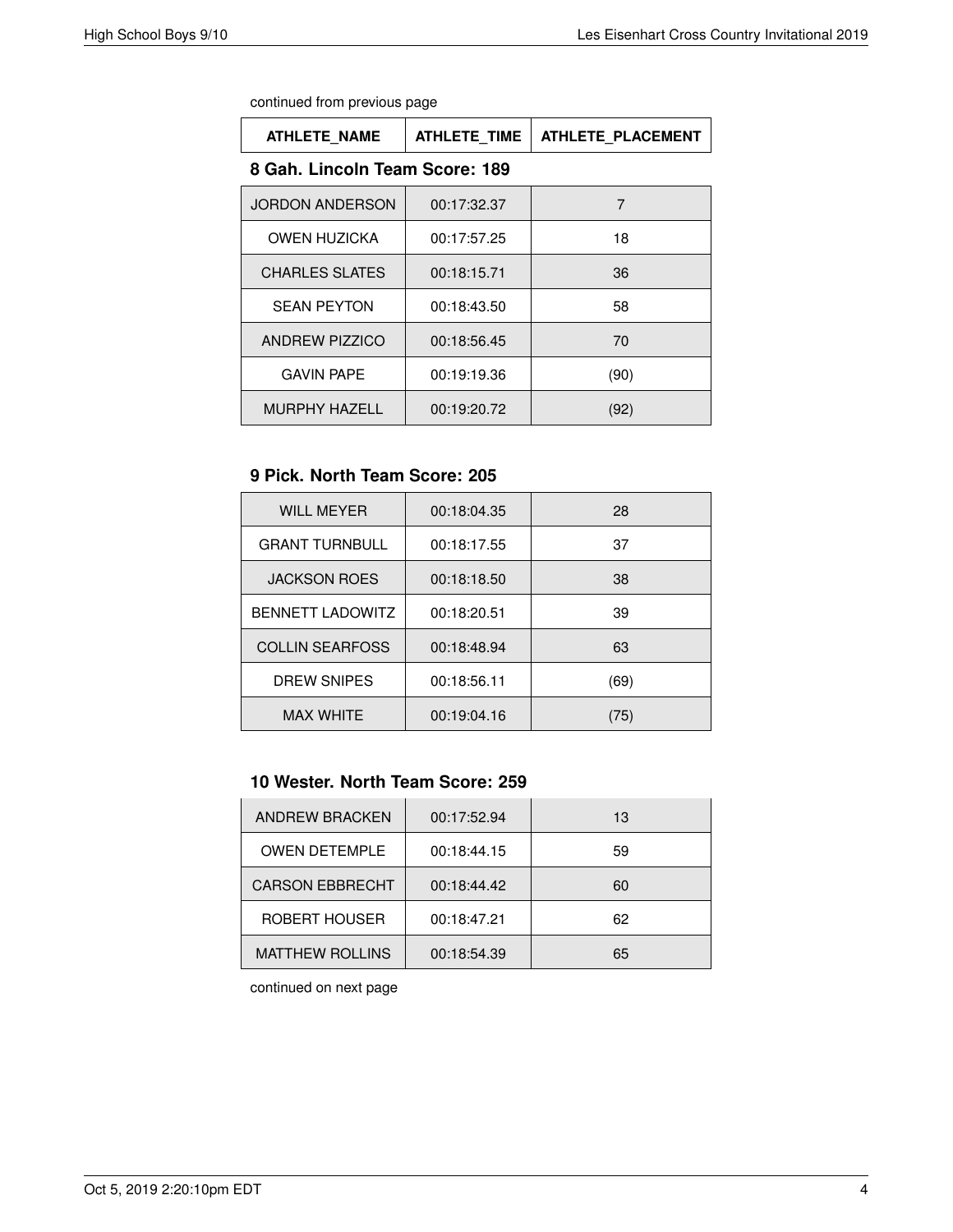continued from previous page

| ATHLETE NAME     | <b>ATHLETE TIME</b> | <b>ATHLETE PLACEMENT</b> |
|------------------|---------------------|--------------------------|
| SFAN FARRELL     | 00:19:27.86         | (94)                     |
| <b>ZACH BUSS</b> | 00:19:46.82         | (100)                    |

#### **11 GlenOak Team Score: 277**

| <b>JACOB HARMS</b>      | 00:18:03.28 | 27   |
|-------------------------|-------------|------|
| <b>BRENDEN ALBRECHT</b> | 00:18:24.41 | 45   |
| <b>BLAYNE MAURER</b>    | 00:18:39.85 | 55   |
| ELI LAUGHMAN            | 00:18:55.48 | 66   |
| <b>TROY GRAY</b>        | 00:19:13.93 | 84   |
| RICHIE DESKIN           | 00:19:17.39 | (86) |
| <b>BRADEN DAUGHERTY</b> | 00:19:40.56 | (97) |

#### **12 St. Charles Team Score: 281**

| <b>WILLIAM FERRIS</b> | 00:18:01.19 | 24   |
|-----------------------|-------------|------|
| SAMUEL LAWLER         | 00:18:32.76 | 51   |
| <b>ANDREW DUNN</b>    | 00:18:46.77 | 61   |
| <b>FREDDY SHIMP</b>   | 00:18:55.48 | 67   |
| <b>CALEB LIPKIN</b>   | 00:19:06.15 | 78   |
| DANIEL FERGUSON       | 00:19:18.06 | (87) |
| ANDREW HUFFMAN        | 00:19:19.52 | (91) |

#### **13 Lancaster Team Score: 318**

| <b>JACOB KOENIG</b> | 00:18:15.50 | 35 |
|---------------------|-------------|----|
| <b>IAN GUERRERO</b> | 00:18:39.31 | 54 |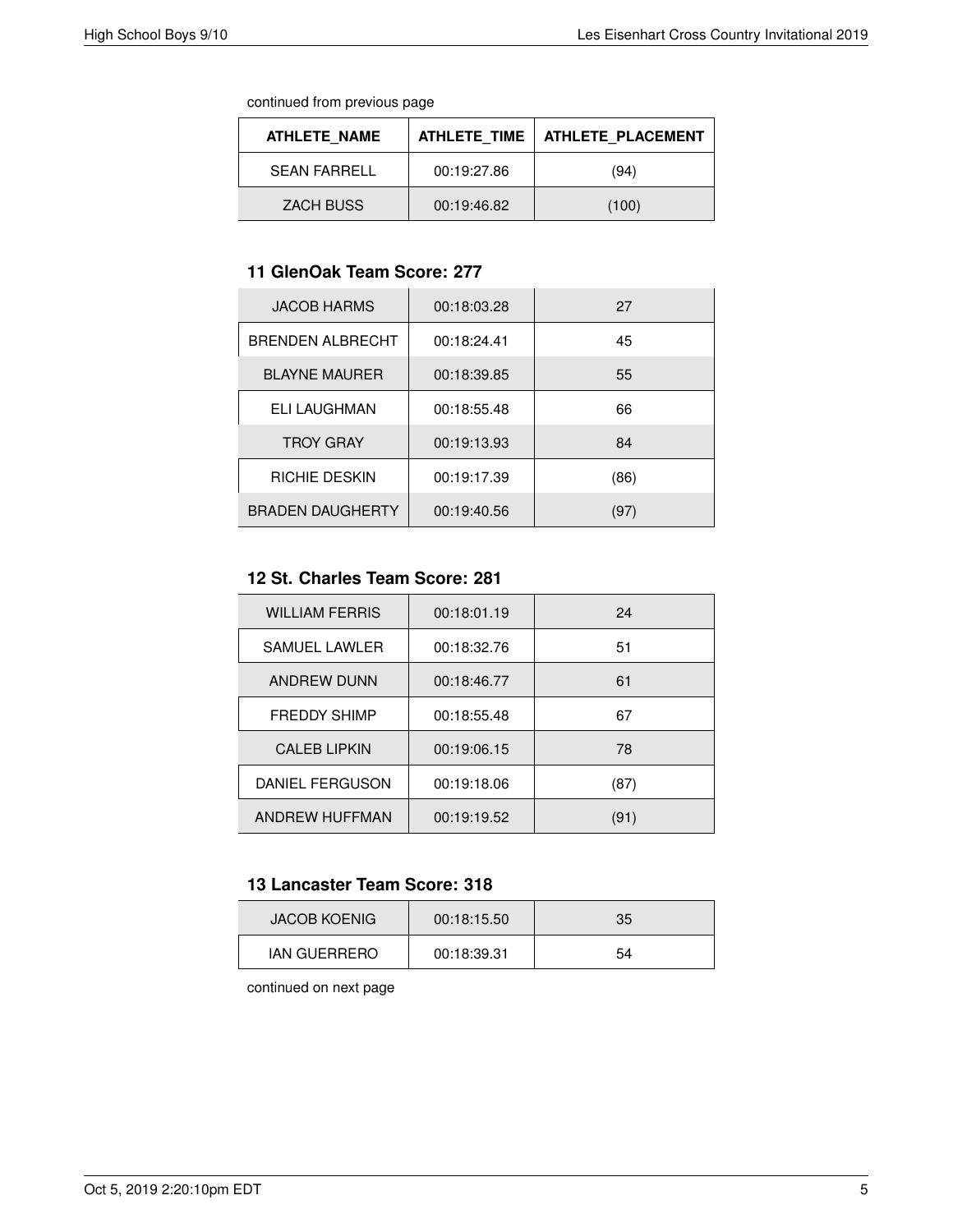| continued from previous page |  |  |
|------------------------------|--|--|
|                              |  |  |

| <b>ATHLETE NAME</b>    | <b>ATHLETE TIME</b> | <b>ATHLETE PLACEMENT</b> |
|------------------------|---------------------|--------------------------|
| <b>STYRON LEBBIE</b>   | 00:18:55.97         | 68                       |
| <b>OWEN MCCANDLISH</b> | 00:19:09.36         | 80                       |
| <b>MASON BALES</b>     | 00:19:09.90         | 81                       |
| <b>JOHN ANDERSON</b>   | 00:19:10.31         | (82)                     |
| <b>GAGE CARLUCCI</b>   | 00:19:23.12         | (93)                     |

### **14 Vinton County Team Score: 433**

| <b>BLAKE SWAIM</b>      | 00:17:59.13 | 20    |
|-------------------------|-------------|-------|
| <b>NIK KISTLER</b>      | 00:19:30.51 | 96    |
| <b>CHRIS MATTESON</b>   | 00:19:43.01 | 98    |
| <b>CALEB LINDNER</b>    | 00:21:06.63 | 109   |
| <b>CADEN FEE</b>        | 00:21:13.17 | 110   |
| <b>CARMINE MATTESON</b> | 00:22:58.81 | (117) |

### **15 Wor. Kilbourne Team Score: 441**

| <b>CHRIS COPPEL</b>  | 00:18:52.06 | 64    |
|----------------------|-------------|-------|
| <b>BEN AMBLER</b>    | 00:19:09.30 | 79    |
| <b>TOBY SHAW</b>     | 00:19:29.33 | 95    |
| ALEX GARBER          | 00:19:49.38 | 101   |
| <b>NICK BAUGHMAN</b> | 00:19:49.44 | 102   |
| <b>GEORGE FANG</b>   | 00:19:52.59 | (104) |
| <b>OWEN MARANO</b>   | 00:20:04.10 | (106) |

# **16 Dub. Scioto Team Score: 451**